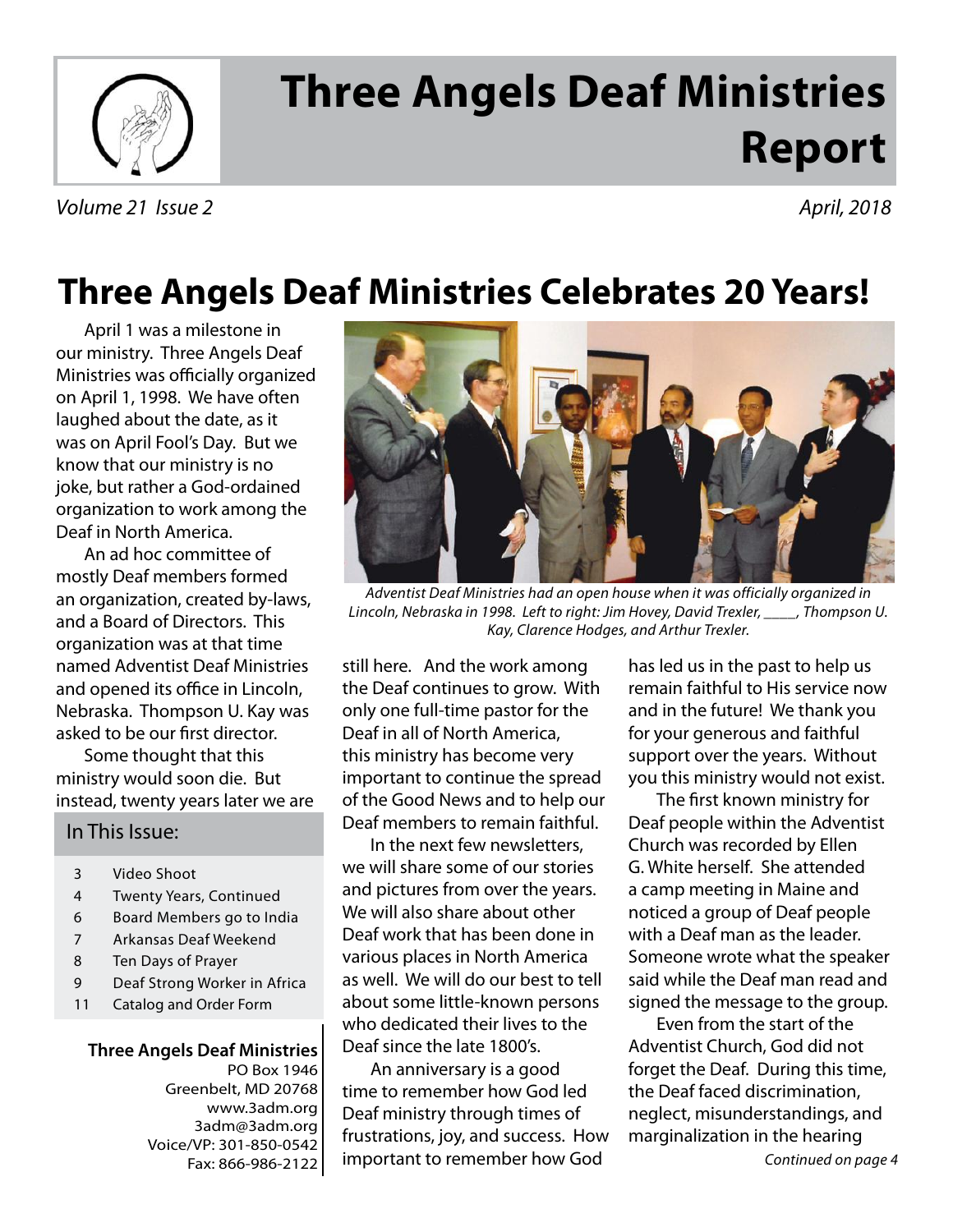### **Speaker's Dialogue: Sanctification is the Result of Lifelong Obedience**

#### **"Those who claim to belong to him must live just as Jesus did" (1 John 2:6, NIrV).**

 John was a teacher of holiness, and in his letters to the church he gave perfect rules for the behavior of Christians. He wrote, "He [Jesus] is pure. All who hope to be like him make themselves pure" (1 John 3:3, NIrV).... He taught that the Christian must be pure in heart and life. He should never be satisfied to only say he is a Christian. As God is holy in His sphere, so fallen man, through faith in Christ, is to be holy in his sphere....

The sanctification [to make holy or to make pure from sin] of the church is God's goal in all His works with His people. He has chosen them from eternity so that they might be holy. He gave His Son to die for them so that they might be sanctified through obedience to the truth. They must give up all the littleness of self. God requires a personal work, a personal surrender from them. God can be honored by people who say they believe in Him as long as they are following His character and be controlled by His Spirit. Then, they may show what divine grace has done for them as witnesses for the Savior.

True sanctification comes through the principle of love working in hearts. "God is love. Those who live in love live in God, and God lives in them" (1 John 4:16, NCV). A person will show practical godliness when Christ lives in his life. The character will be purified, elevated, ennobled, and glorified. Pure doctrine [teachings] will blend with works of righteousness and heavenly laws will mixed with holy actions....

 It is the fragrance of our love for our fellow men that proves our love for God. It is patience in service that brings rest to a person. The humble, careful, faithful work satisfy the needs of Israel. God supports and strengthens the person who is willing to follow in Christ's way.

[Sanctification] does not come through a happy feeling, but is the result of constantly dying to sin, and constantly living for Christ. Wrongs cannot be made right nor reformations work in the character by weak and once a while efforts. It is only by long, persevering [continuing] effort, sore discipline, and

stern conflict, that we shall overcome. We do not know how strong our conflict will be the next day. So long as Satan reigns, we shall have self to subdue, besetting sins to overcome; so long as life shall last, there will be no stopping place, no point which we can reach and say, I have fully attained. Sanctification



is the result of lifelong obedience.—Adapted from Reflecting Christ, page 81, Ellen G. White.

> David Trexler Speaker/Director

### **Speaker/Director's Schedule**

**April 6-7**—Mountain View, AR—Deaf Sabbath

**April 14**—Pleasanton, CA—Bay Area Deaf Expo 2018

**April 28**—Ferndale, WA—Deaf Sabbath

**July 8-15**—Days Creek, OR—Western Deaf Camp Meeting

**September 29**—Dallas/Fort Worth, TX—Deaf Celebration Expo

\*On Sabbaths when home, David Trexler preaches at the Silver Spring, Maryland SDA Church's annex building which can be seen live online!

### **Speakers Available**

If you would like to have any of our speakers in your area, please contact us! You can request to have one or more of us to come speak at your church or special event. Our Speaker/Director David Trexler, Francisca Trexler, or Esther Doss are all available.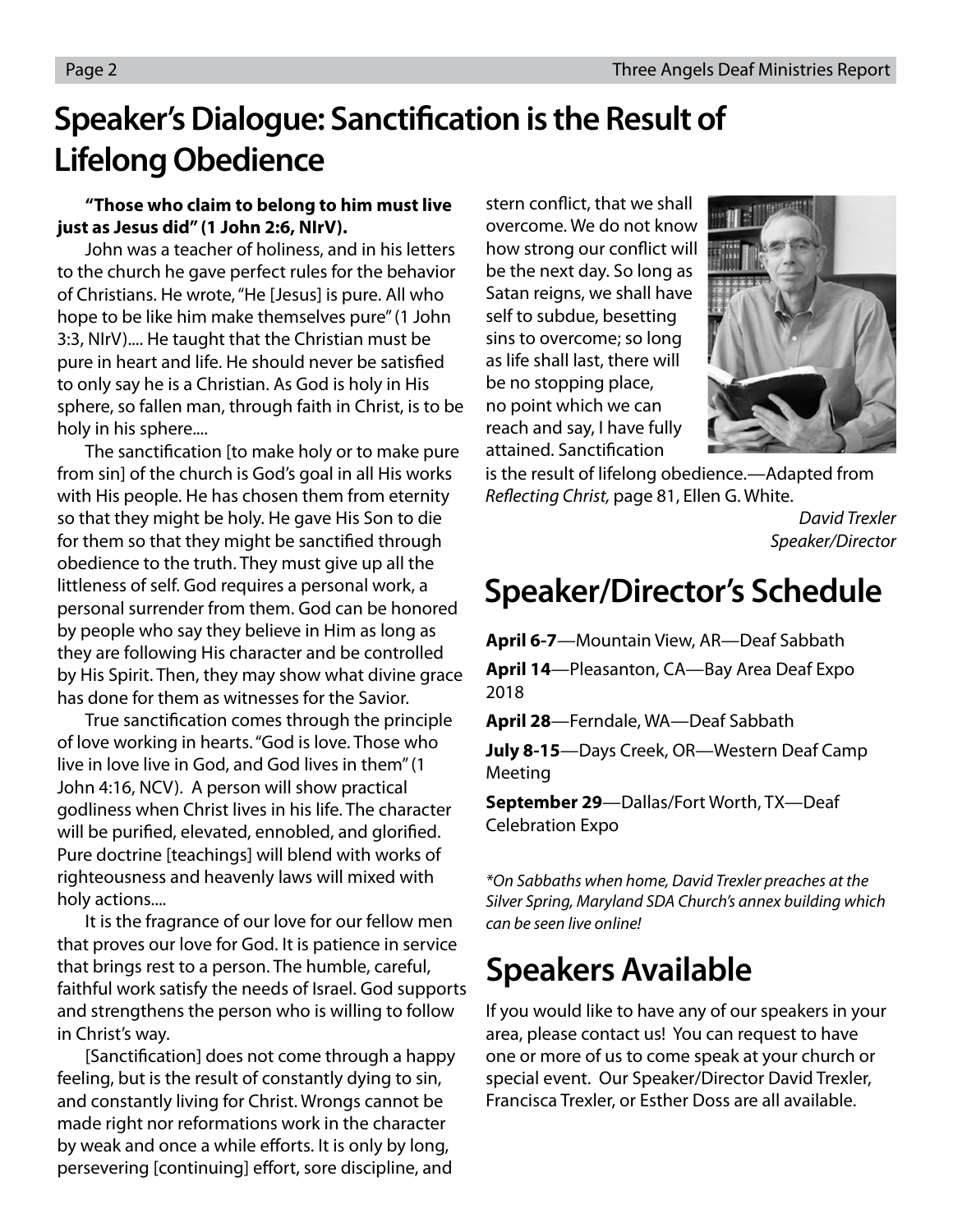### **Video Shoot for New Promo Video**

 It is time for a new video on why Deaf ministry is a vital part of the Gospel work. In February, we were blessed by several members of the Silver Spring, Maryland DEAF Church who volunteered to go to a studio to go on camera. They shared why 3ADM is an important part of God's work and also how 3ADM has blessed them. We were very interested to see their different reasons. We noticed that none of their comments were alike. We realized how varied our work has been.

 Also, we appreciate the Silver Spring DEAF Church who was willing to allow a camera man to come during Sabbath school and worship services to show Deaf people in worship together and to show the live streaming program.

 We hope to have this video completed in the next few weeks. Look for our announcement in the near future!



 Margie English, a member of the Silver Spring, MD DEAF Church tells about how 3ADM has given her many opportunities to participate in ministry. David Trexler watches the monitor to watch for eye movement and other details.

### **Live Streaming Continues on 3ADM Website**

 3ADM continues to live stream church services on the 3ADM website. You can also go to Live Stream's website or watch on the Live Stream channel on Roku. The worship service starts at 11:30am on Saturday mornings. If you miss them, you can watch them later as they are archived.



Neil Bridges runs the video equipment. He is giving David Trexler a signal that he can start signing. In the background, Margie English is interpreting for Christopher Emery, a Deaf-Blind member.

 To watch live: go to **www.3adm.org** and click on the livestreaming button. Or go to Live Stream (website or Roku channel) and search for the Three Angels Deaf Ministries account.

 To watch later: go to **www.3adm.org** and click on the Video Sermon button.



David Trexler speaks on the subject of gossiping and being careful to believe only the truth.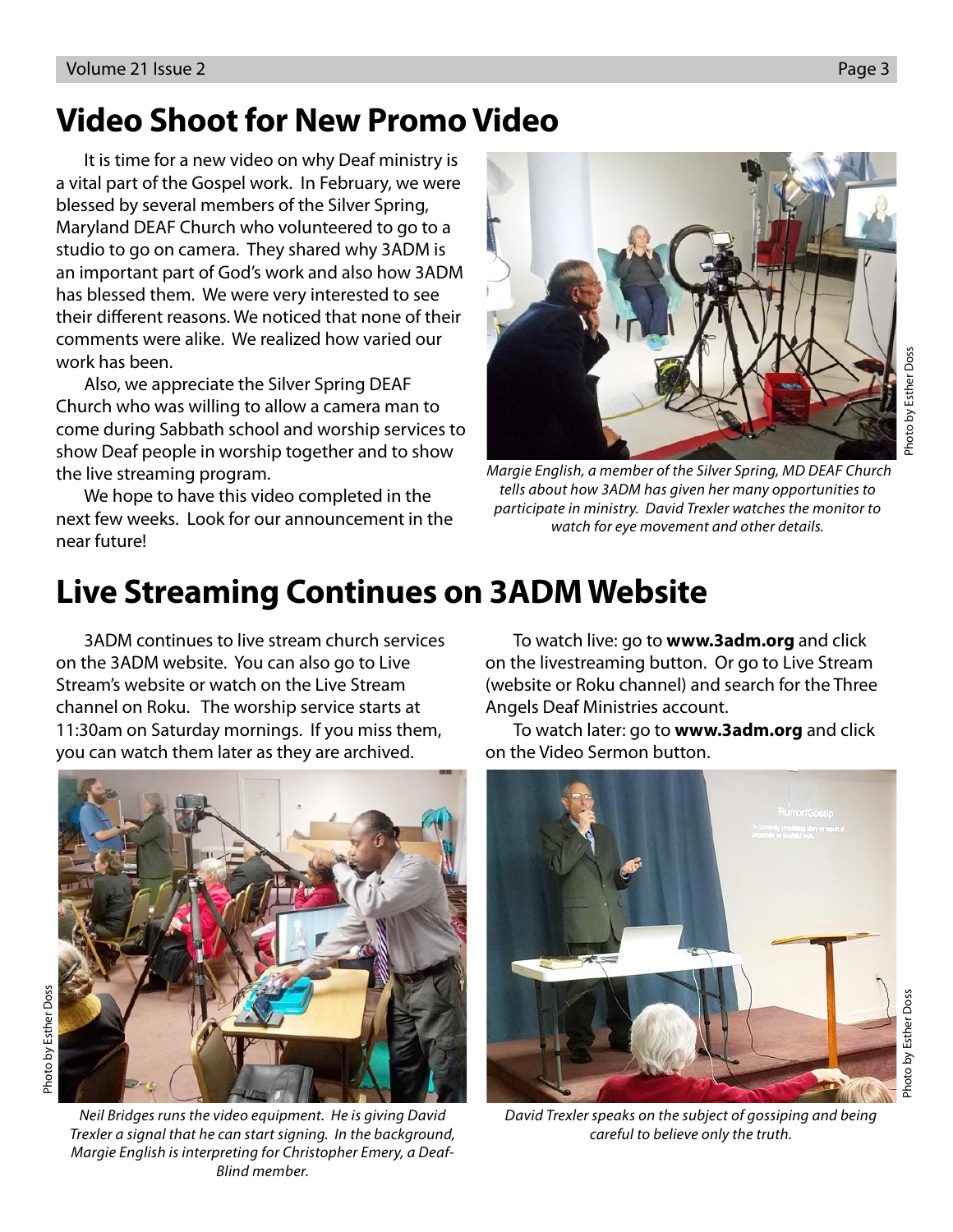### **Twenty Year Anniversary, Continued**

world.

In the late 1970's the General Conference of Seventh-day Adventists asked Christian Record Services (CRS) to consider serving the Deaf. CRS was named Christian Record Braille Foundation at the time and was only serving the blind. The CRS board approved the idea of including the Deaf in their work. The new department for the Deaf was added in 1980 with Thompson U. Kay as the director and Alice Jean Nelson as the secretary. For the first time in the Adventist Church's history, there was a formal Deaf ministry.

So what caused the General Conference to push for Deaf ministry? Arthur W. Griffith was a full-time Deaf pastor in the Washington D.C. area from 1975 to 1980. He visited a General Conference leader many times. This led the General Conference to form a Taskforce committee for the Deaf. It was this committee that contacted CRS about Deaf ministry. Also, Arthur recommended Thompson U. Kay to lead the Deaf ministry in CRS.

At about the same time a self-supporting ministry to the Deaf was being established in Arkansas by Tom Fromm, a Deaf man from Oakland,



Christian Deaf Center Newsletter

CA. It was called Christian Deaf Center (CDC). During the 1978 Milo Deaf camp meeting in Oregon, Tom made a proposal of buying land in Arkansas for the purpose of establishing a Deaf Adventist school. The majority of the Deaf who attended the meeting showed their approval.

CDC was an educational and training center for the Deaf. It followed the work/study



David Trexler while working at Christian Record Services in the 1990's.

program based on Ellen White's "blueprint." This meant that the students would work to help pay for the cost of their studies.

Tom Fromm was the first president and Elder Clarence Kohler was the secretary. Elder Kohler was a pastor for hearing churches for many years. But he was also a CODA. He was involved with Deaf ministry in California before Elder Alfred Griffith, one of Arthur Griffith's son, took his place in the late 1970's.

Soon, Don Griffith, also a son of Arthur Griffith, became the general manager of the school. Unfortunately, soon after in 1980, a tragic automobile accident with a drunk driver killed Tom and Don's wife, Kathy.

Elder Arthur Griffith took an early retirement from the conference work in the D.C. area to move to Arkansas. He replaced Tom as president of the school.

CDC had financial difficulties and was unable to stay open. The school existed from late 1979 to 1986 when it closed after merging with CRS.

Don joined the CRS Deaf Ministry team to be with Thompson and Alice Jean. Then CRS hired Max Gallimore (Deaf) as editor of the first Deaf missionary magazine In This Sign. The name was later changed to Deaf-Light. But, Max left CRS about a year later. Then in 1991, Don decided to take another job. David Trexler, a teacher at the North Dakota School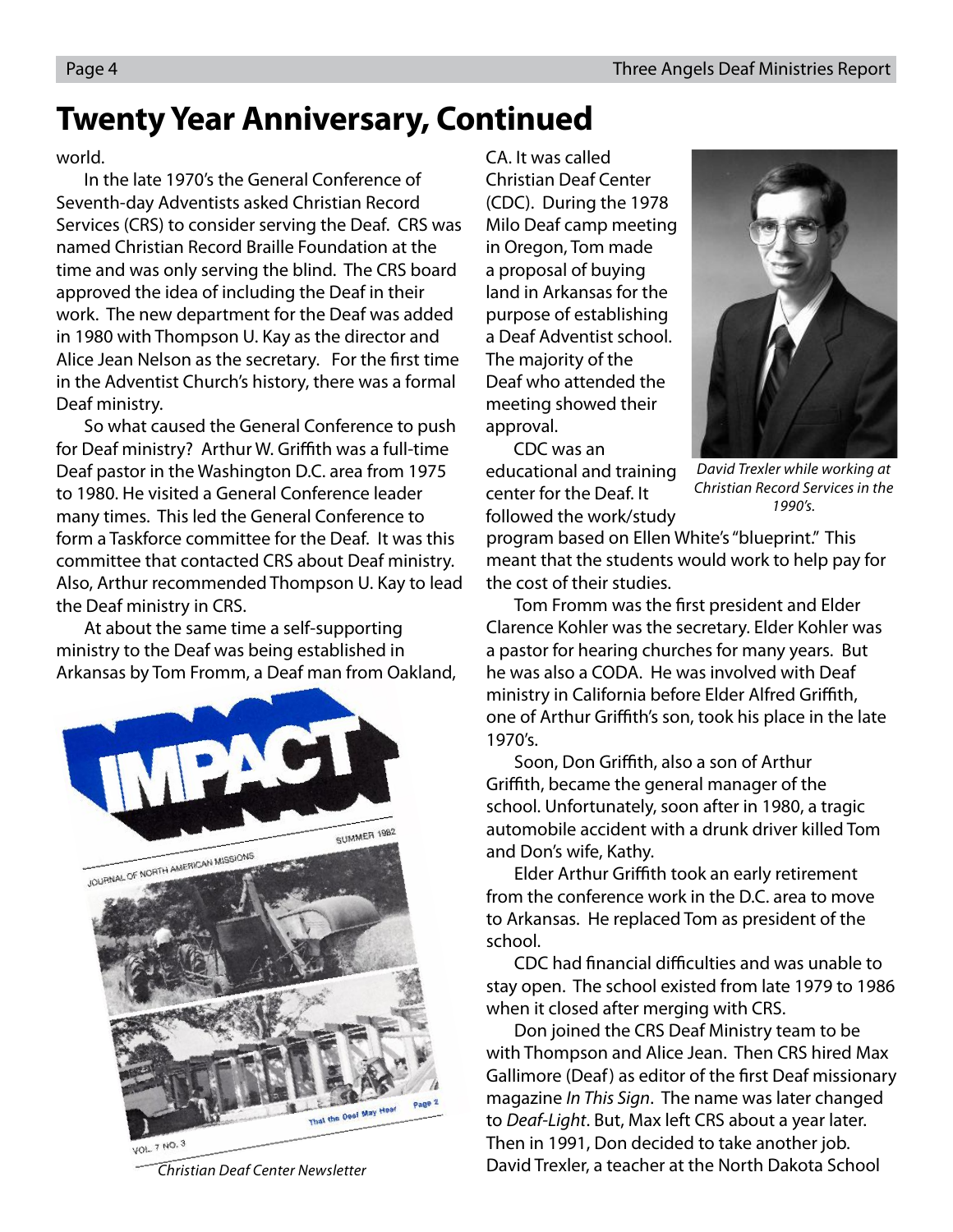

Thompson U. Kay was the director of the Deaf Department at Christian Record Services.

for the Deaf, was hired to take Don's place as editor.

From 1980 to 1997 the Deaf Department provided inspirational materials and ministries the New Dawn newsletter; Deaf-Light; Story of Redemption, Easy Reading; Steps to Christ, Easy Reading; the Sabbath School quarterly in easy reading English; camps for Deaf kids; a Bible correspondence school; video library; Deaf booth ministry; van ministry done by Elder Arthur Griffith; and evangelistic meetings done by David Trexler.

Starting in 1985, CRS faced difficulties with debts. They had to cut back some services to the Blind and the Deaf. The situation worsened in the following



Alice Jean Nelson was the secretary for many years at Christian Record Services. She assisted with some of the editing and proofreading for several of their publications.



Max Gallimore worked at Christian Record Services as an editor of In This Sign, the first evangelistic magazine for the Deaf.

years, causing the CRS Board of Trustees to make a painful decision to close the ministry for the Deaf. As a result, Thompson U. Kay, the director of the department for the Deaf for 18 years; and David Trexler, the associate director and editor, became unemployed. The church's only ministry to the Deaf had ceased to exist.

To be continued in the next newsletter.



The cover of this magazine is for the first evangelistic magazine to the Deaf printed by Christian Record Services.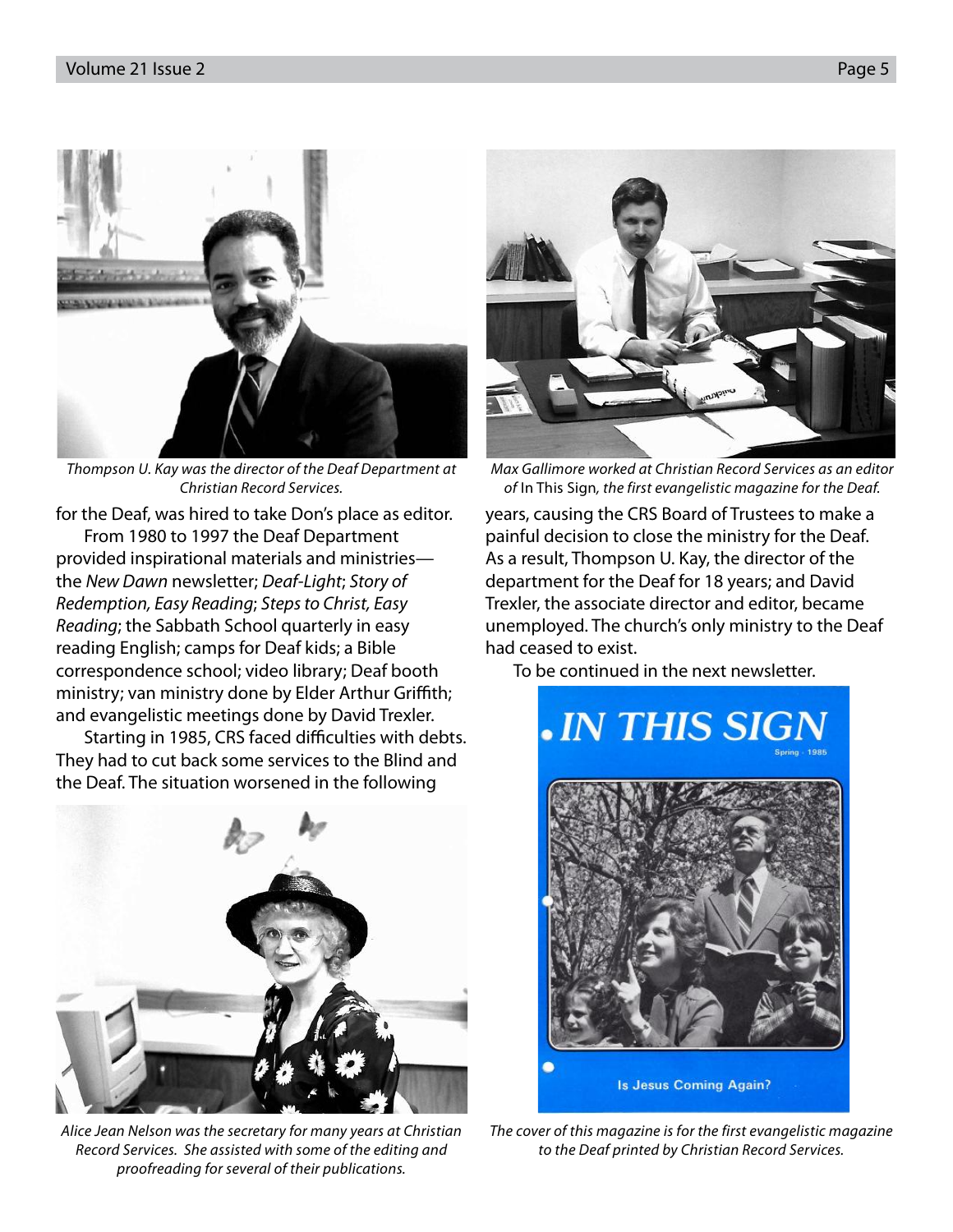### **3ADM Board Members Travel to India**

Two of our board members recently traveled to India to assist with training and spending time with the children at the SDA School for the Speech and Hearing in Kollegal, India. Marvin Budd (Michigan) volunteers with Gospel Outreach by helping coordinate the Deaf pastors in India. Chuck McGehee (Deaf from Oregon) was invited to share presentatons to the Deaf. Pastor Ambrose, the Director of Special Needs Ministries for the Southern Asian Division was also at the school.

They were a part of the Week of Prayer held February 20-25. The morning and evening sessions started with songs signed by the students and staff. Chuck was the quest speaker. He told stories of faith and hope from the Bible and personal experiences for the theme "Jesus' Amazing Promise to His Friends." The messages were presented with beautiful pictures and Bible texts. Then each session ended with prayer bands where the students, sta and the guests placed special prayer requests and then prayed.

On Sabbath, they met at nearby beautiful and peaceful Calvary Camp. The students presented Bible story skits, choreography to songs and feature talks. Then the Week of Prayer ended with a powerful sermon on the promise of Jesus to His friends on His soon coming.

Also, during the week, over 25 former students of the school participated in a Bible Story Telling

Workshop given by Elder Marvin Budd. The youth asked lots of questions on Bible topics and issues that they face daily. These meetings were very useful and productive for the youth.

During the week, on the 23rd, the school had a graduation. Both Marvin and Chuck participated in the graduation ceremony.

Pastor Ambrose gave an inspiring message to the graduates who were also presented with their diplomas and awards. The teachers sang a special song going with the theme of the graduation "Pressing Higher and Onward by Faith."

We praise God for His wonderful leading in the lives of these precious children and we wish them well as they go into the world to begin their lives.



Marvin Budd teaches a workshop on Bible Story Telling to help the Deaf better share the Gospel message in India.



Chuck McGehee shares stories that show God's promises to us. Many students and former students pay close attention to his storytelling.



Deaf students graduate from the SDA School for the Speech and Hearing in Kollegal, India. Both Marvin Budd and Chuck McGehee had the privilege of being a part of the graduation program.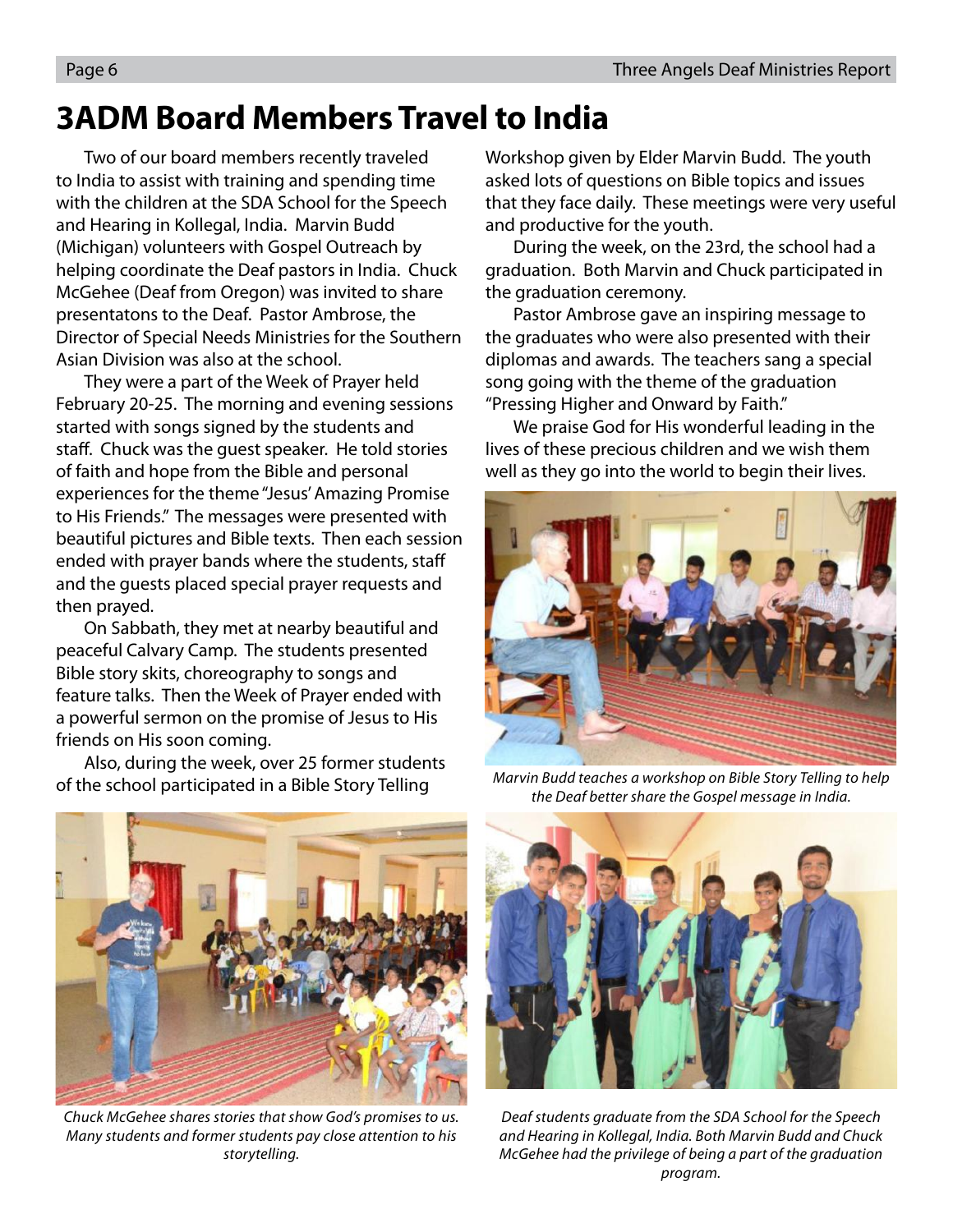### **Arkansas Deaf Weekend**

David and Francisca Trexler flew to Little Rock, Arkansas to minister to the Deaf for the weekend of April 7. As soon as they got off the airplane and got a quick bite for lunch, they went to visit a member's husband who was in the hospital. Then they drove to see another member who has been homebound due to illness. They also shared the Lord's Supper together. After a long day, they finally arrived in Mountain View, Arkansas for a weekend of Deaf ministry.

On Friday afternoon, several Deaf people

met for a meet-and-greet supper. Some Deaf people traveled a long ways to be there. One couple, Claude and Joan Wilson were traveling to Virginia after leaving their winter home in south Texas. Another couple, Gordon and Jane Meis surprised everyone by coming all the way from the Chattanooga, Tennessee area. 3ADM Board of Directors' Chairperson Bruce Buzzell and his wife Susan drove down from St. Louis, Missouri for the time of spiritual refreshment among friends.

On Sabbath morning, Francisca Trexler taught an excellent Sabbath School class. Then David Trexler spoke to both the hearing and Deaf in the sanctuary on "Fiery Trials" and encouraged everyone to stand firm for God, despite the challenges and difficulties that are thrown at us in order to honor God.

The Deaf stayed all through the afternoon into the evening with Bible study and fellowship. The Deaf members and guests in Arkansas were thrilled to have such a wonderful group meet with them and were refreshed with a spiritual feast.

### **Farewell Party for Ingrams**

The Ingram's received a fun farewell party at DEAF in Silver Spring, MD on February 10. Many church friends, co-workers, and friends were there to wish them well. Sonny recently retired and the couple has moved to Florida to be near Cathy's mother who is in her 90's. They will be missed greatly at DEAF as they both have been heavily involved with the Deaf group.

Photo by Esther Doss

Photo by Esther Doss

Front row (l to r): Francisca Trexler, Susan Buzzell, Kathy McCain, Joan Wilson, Jane Meis, and Wanda Watson. Back row (l to r): Winford Taylor, David Trexler, Bruce Buzzell, Claude Wilson, Gordon Meis, and Mitchell Kelly.

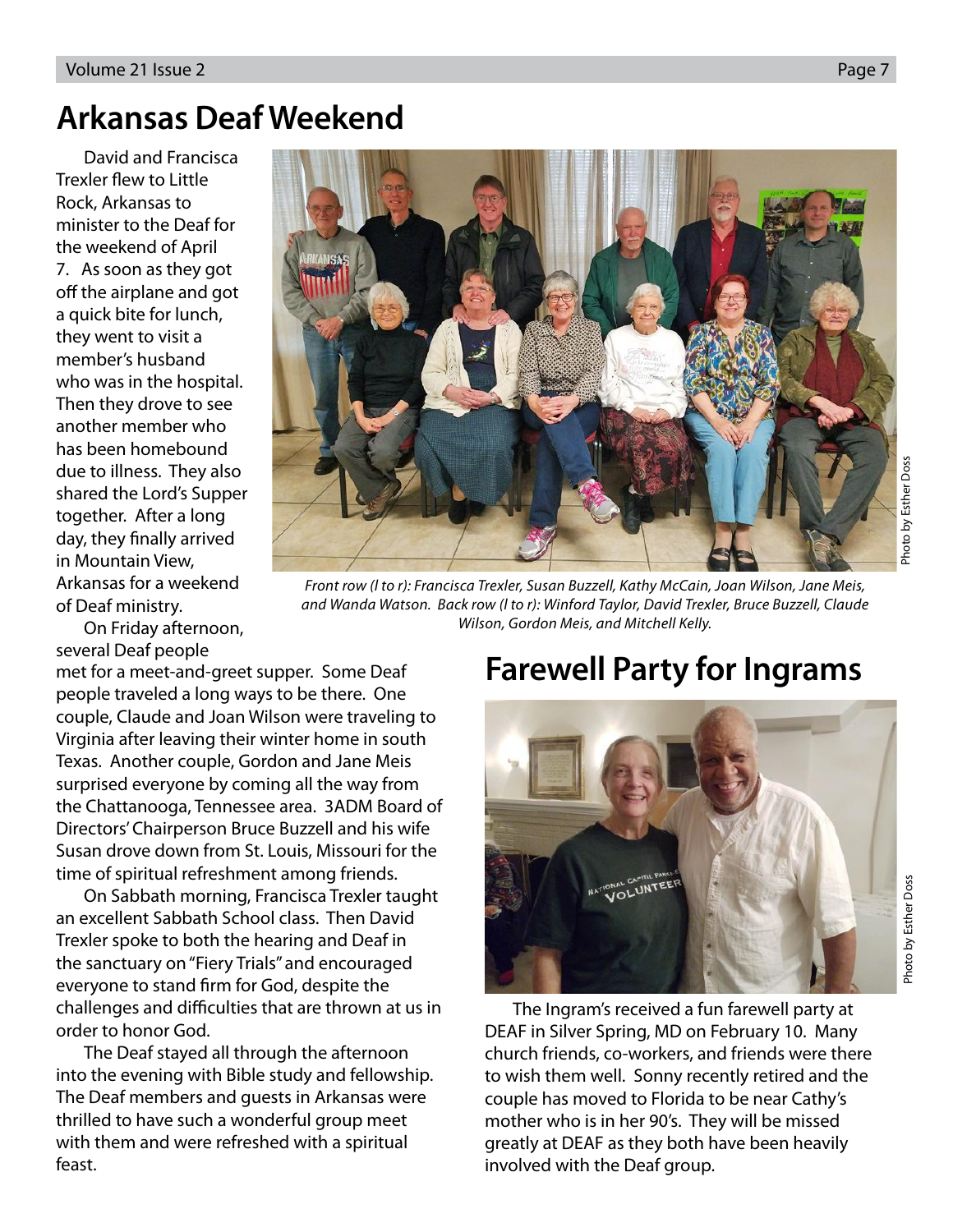### **Ten Days of Prayer**

Each year in January, the General Conference of the SDA Church encourages churches to focus on prayer and Bible study for ten days. They have a special focus every year. This year, the focus was on Jesus our High Priest.

Sheelah Kimbrough, a Deaf member in Maryland, believed that Deaf Adventists all across North America should be a part of this time of focused prayer. She was encouraged to put together a program and experiment to see how it would work.

She discussed her ideas with the DEAF Church in Silver Spring, Maryland who were quite interested. 3ADM was also happy to work with her by providing resources and live streaming.

So, during the world-wide Ten Days of Prayer on January 10-20, a unique program for the Deaf in ASL was live streamed from the Silver Spring MD. In this way, others in distant places could participate if they wanted to. The experiment seemed to have worked well. Next year, this will be done again and will be more advertised so more can join in.

Jessica McGowan shared with us a report of how the live streamed program worked for their group in Massachusetts. She said:

"Members (14) of our local DEAF group got together at our house to watch David Trexler speak for the worship service. We reviewed the parts of the High Priest's garments. Even Amy and Thomas (two



DEAF Group in Massachusetts watch the Ten Days of Prayer in ASL by live stream.

children) did worksheets and coloring pages on the High Priest's clothes. After worship we had a nice meal of soup and sandwiches and we fellowshipped and talked a long time.

"Sabbath was a real blessing to all of us. [One couple] said they really like that our church studies deeply into the Bible and not just [on the} surface. [Another] said she was happy she could watch it on our Surface Pro so she could be included.

"We have decided that now every other month we will get together for a home church worship like

> we did on Sabbath. This is the seed of what I hope grows into a potential DEAF church in the northeast.

"Thank you for inviting us to be part of the Ten Days of Worship. Next year we hope to plan to be even more involved in the daily prayers."

We praise God that this Ten Days of Prayer has strengthened the DEAF group in Massachusetts. God will indeed bless when we unite in Him.

Also, as a note, the Deaf group at the Tabernacle Church in Portland, Oregon have been doing the Ten Days of Prayer on their own for a few years, but they meet in person for ten Sabbaths in a row. They say that it is a blessing to study and pray together.



DEAF Group in Massachusetts pose for a group photo.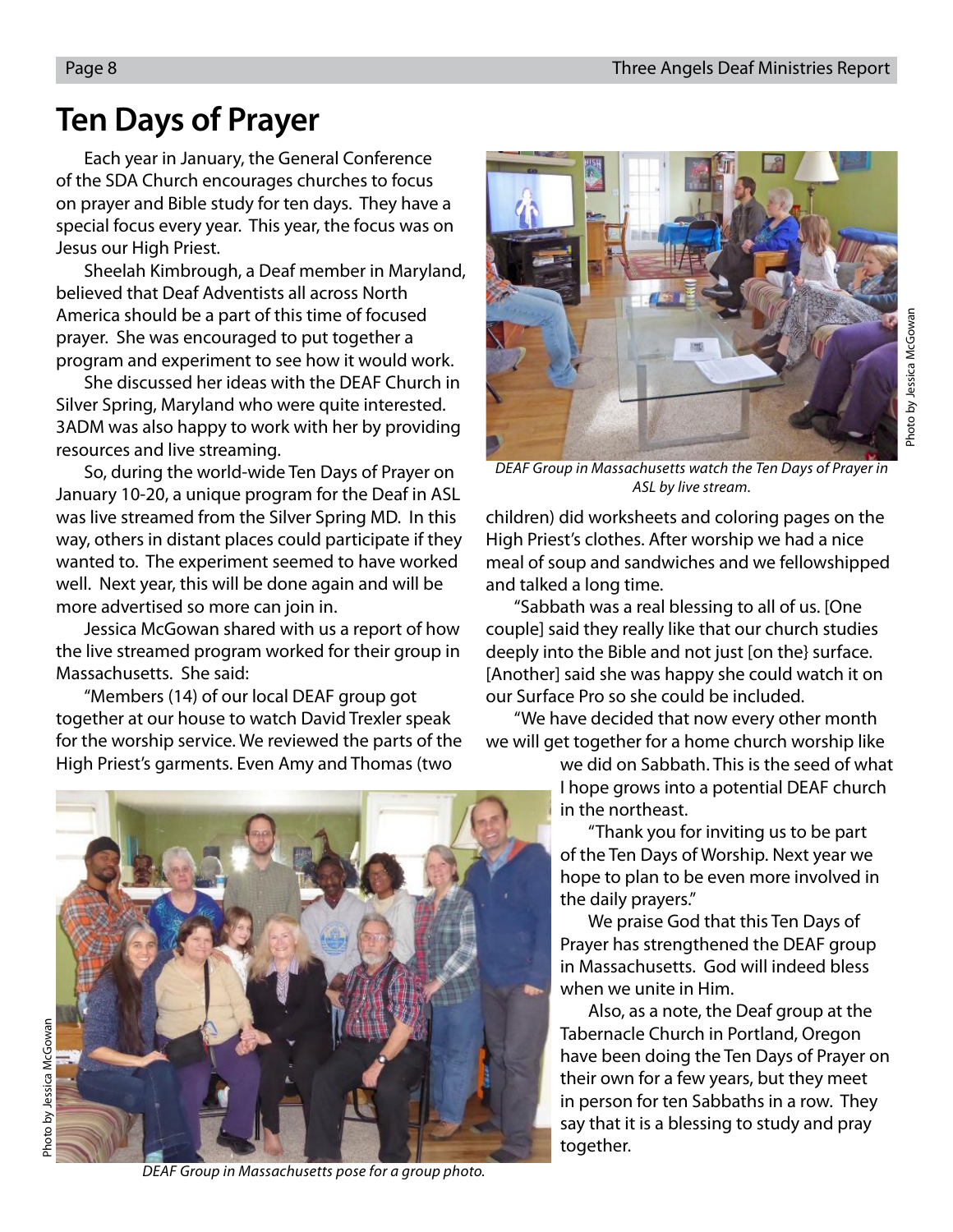### **Deaf Man Leads Rapidly Growing Ministry in Africa**

Burundi is a small country in Africa. In Burundi, children born with a disability or deafness are hidden from the neighbors.

In 1990, Janvier Nkurikiye was born to a family of eight children, six boys and two girls. He was the only deaf child. Unlike other families, his family treated him well and he went to school in Bujumbura where he lived.

While in Kenya in 2014, Janvier visited with an Adventist who led him to Adventist meetings for the Deaf in Mombasa. He went with interest to see what was going on and was eager to meet Deaf people.

He enjoyed the gathering very much. He was baptized by Pastor Paul Muasya, the main speaker of the meetings. Besides making new Deaf friends, he also experienced salvation.

He came back to Burundi in 2015 with his new faith. He did not expect to find challenges. First of all, the country had much political tension that year. But he also found that not a single Adventist Church had any sign language. He was the only known Deaf Adventist person in all of Burundi.

The political problems improved, but he had a hard time finding a church to worship in because many churches in the capital city did not want a Deaf ministry. Some were afraid that Deaf people would be attracted to their church and bring with them some related problems.

Finally, Deaf ministry was started in Kamenge with the help of a church leader from Uganda who is involved in Special Needs for the country. The first church with sign language was born with only Janvier and Ntihabose Frederick, a non-Adventist friend and sign language interpreter.

Less than three years have gone by. Now there are five churches in Burundi with sign language. Through Janvier's work, more than 100 souls have been baptized! Also, his friend Ntihabose was baptized after only four months of interpreting.

Someone asked Ntihabose how he feels about how he became an Adventist and his part in harvesting souls. Smiling Ntihabose Frederick said: "Those who despise the Deaf do not know that these are people. [We need to be sensitive] and tell them they belong to the human race and that they can change the world too. Personally, I also have a special



Janvier Nkurikiye is a young Deaf man who is on fire and is dedicated to sharing Jesus and Bible truth in Burundi, a small country in Africa.

concern how I can be involved to bring as many people as possible to Christ and the Seventh day Adventist message."

One of the best signs of how Janvier's ministry to the Deaf is quickly growing is the Deaf camp meeting. In August, 2017, the first Deaf camp meeting was held in Bujumbura, Burundi with more than 120 deaf people attending.

"It really helped me very much" Janviers said. "And we invited even more non-Adventist Deaf people. I also enjoyed the fact they knew for the first time about the Sabbath."

He is mentoring some people who can help him spread the news to other regions. And his church has elected Janviers and another Deaf man as deacons.

Asked if he also evangelizes to the hearing, he said: "Yes, I do and I know I get the strength from the Holy Spirit who convicts hearts. And I am calling upon those who have special needs that they should not be limited by stigma. . .Their disabilities should not be a barrier."

Now Janvier is getting overwhelming invitations from churches around the country. We still need many more like him who can feel that holy passion and zeal to see hearts yield to Jesus.

> Pastor Steven Eric Nsengiyumva BUM Communication Director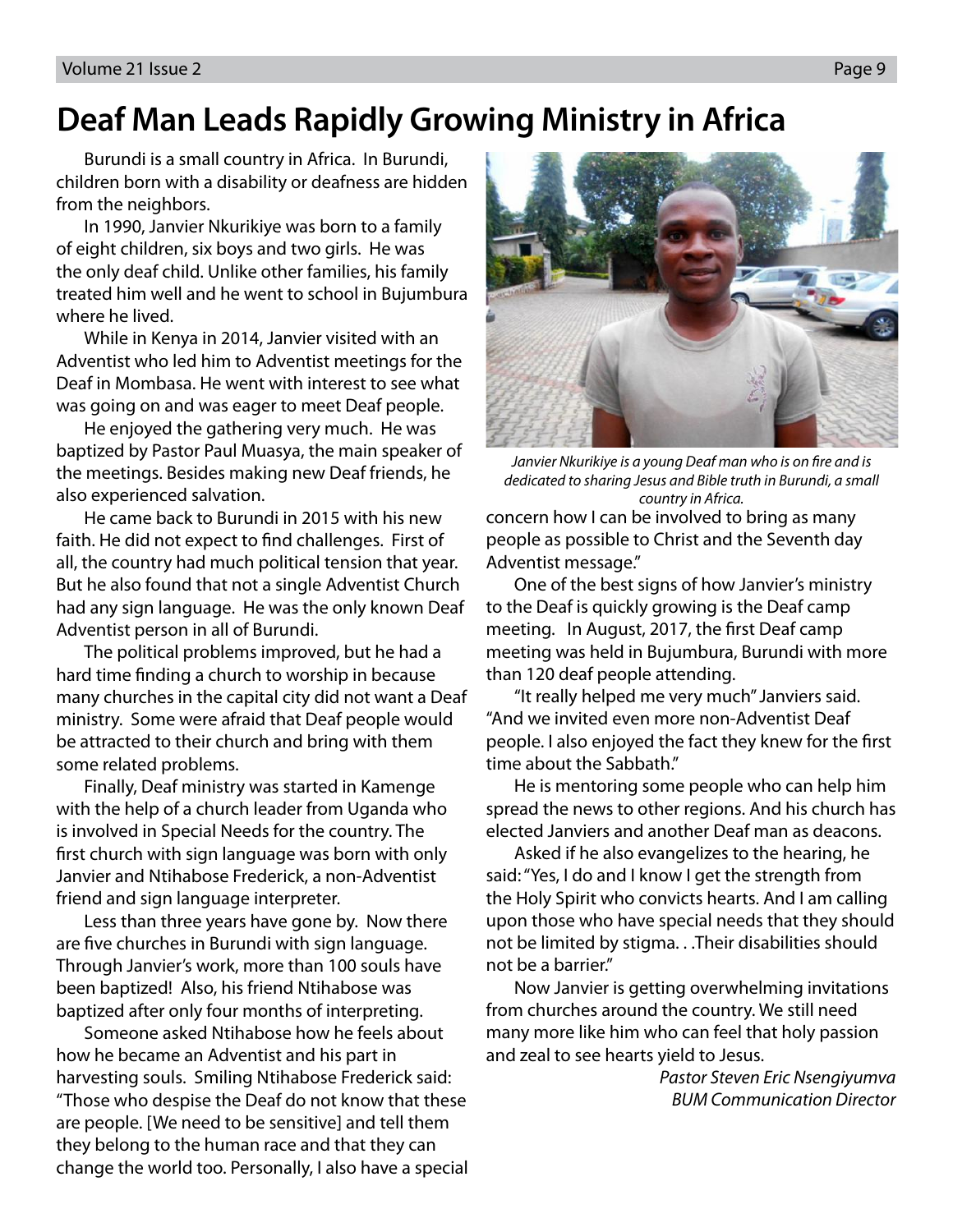### **Mail Bag**

"My wife and I MUST tell you how much we have enjoyed your Signs of God's Love DVD episode 9 on evolution and God's Word!!! We watched it TWICE and again the following evening!!! If episode 9 was this FANTASTIC, what wonders of knowledge each 1-8 contained. Thank you from the love we send to you for the message of God's Word you and your ministry is doing."

#### Arkansas

"Thank you for you sending me God's Way Lessons. I appreciate it very much. I have learned a lot about God. I go to church every Sunday morning. Also I go to Bible Study every 2 weeks on Wednesday nights. My Christian friend calls me on videophone and discusses with me about Jesus. God is good. Thank you, Lord. Thanks again, Your friend —" Deaf Bible School student

"I always enjoyed watching you preaching and others, too. May the Lord bless all of you." Arkansas

"Enclosed is our donation towards 3ADM. Thank you for all of your work for the Deaf Ministry. May God send more workers for the great harvest." **Massachusetts** 

#### **Donations**

#### **In Memory of...**

Lutgarda Betances by Erianda Blumenfeld Sylvia House by Dorothy Gradt Edith Hotchkiss by Marjorie Brittenham and Sara Johnston Shaun Johnston by Sara Johnston David H. and Mildred Trexler by John Trexler

#### **3ADM Board of Directors**

Bruce Buzzell, Chairperson Paul Kelly, Vice-Chairperson Chuck McGehee, Treasurer Alfred Griffith, Secretary George Belser Marvin Budd Margie English

#### **3ADM Staff**

David M. Trexler Speaker/Director Francisca Trexler Assistant Director

Esther Doss Public Relations/Development

### **Camp Meeting Dates**

#### **July 8-15**

#### **Western Deaf Camp Meeting**

Milo Adventist Academy 324 Milo Drive Days Creek, OR Chucktrades@me.com Speakers: Jason Kimbrough and Esther Doss

#### **August 8-12**

#### **Southern Deaf Fellowship Camp Meeting**

Cohutta Springs Convention Center 1175 Cohutta Springs Rd. Crandall, GA jwjordan@gccsda.com Speaker: Douglas Silva (Deaf pastor in Brazil)

#### **August 8-12 7th Day Interpreters Conference**

Cohutta Springs Convention Center 1175 Cohutta Springs Rd. Crandall, GA nohelani.jarnes@waconference.org Speaker: Nohelani Jarnes and Esther Doss

### **August 24-28**

**SNEC Camp Meeting** Camp Cherokee 433 Gilpin Bay Rd. Saranac Lake, NY snecdeaf@gmail.com Speakers: Paul Kelly and Esther Doss

#### **October 12-15 DYAC Camp Meeting for ages 18 to 36** Petersburg, Kentucky dyacweb.org

**October 25-28 DEAR Camp Meeting** Camp Blue Ridge 529 Old Mill Rd. Montebello, VA

dear@deafellowship.org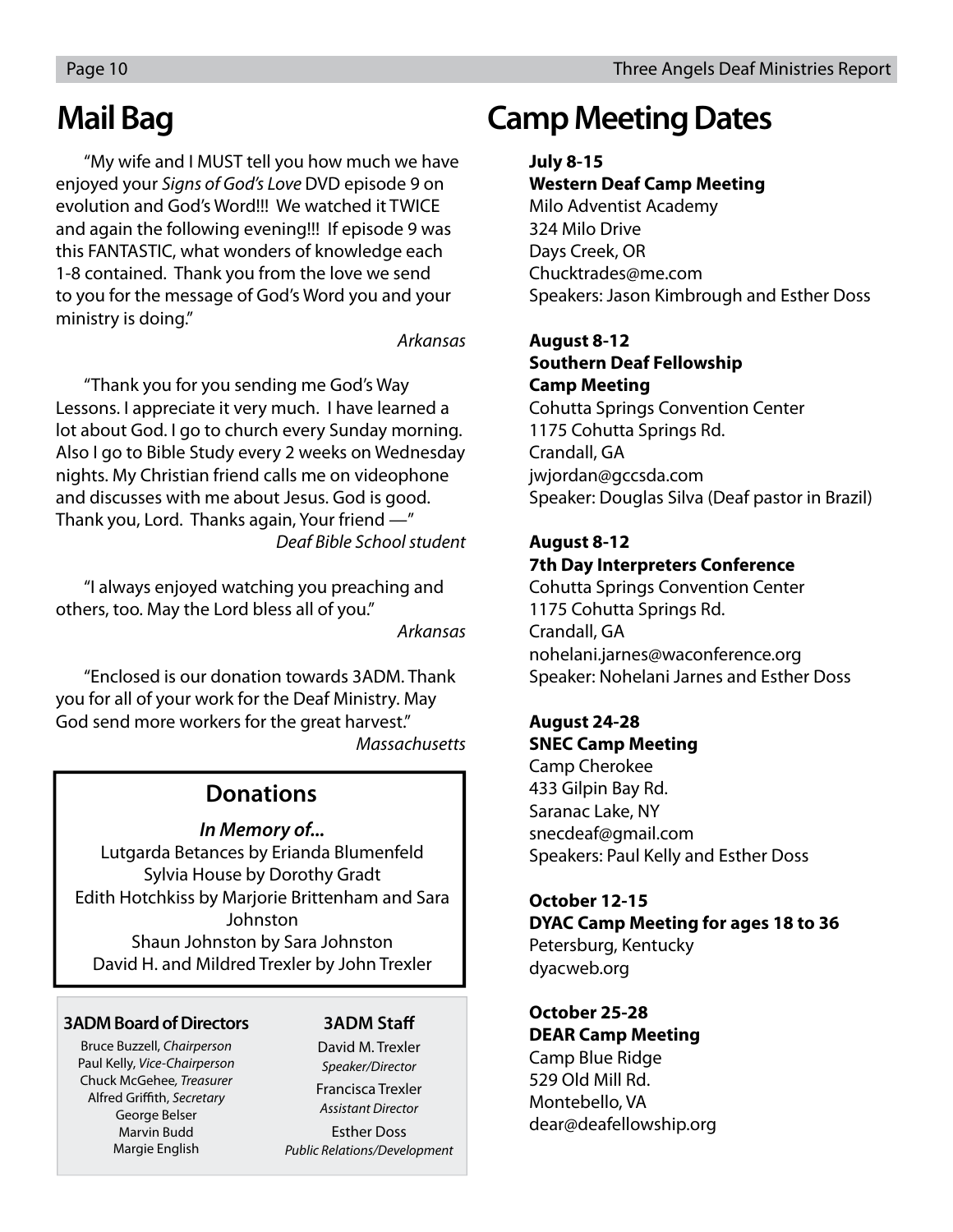### **3ADM Catalog -- All prices include USA shipping**

 $\overline{1}$ 

| <b>AMAZING BIBLE TRUTHS SERIES (7 DVDs)</b><br>14 Bible topics in ASL by Francisca Trexler. (no voice)                                                                                                                          | \$65.00                    | <b>THE SEVENTH DAY (5 DVDs)</b><br>The history of the Sabbath. (CLOSED CAPTIONED)                                                                                                       | \$75.00 |  |  |
|---------------------------------------------------------------------------------------------------------------------------------------------------------------------------------------------------------------------------------|----------------------------|-----------------------------------------------------------------------------------------------------------------------------------------------------------------------------------------|---------|--|--|
| THE REVELATION OF JESUS CHRIST VIDEO SERIES<br>A set of 13 DVDs with 26 programs in ASL by<br>\$90.00<br>Pastor David Trexler. Includes study notes. (with voice)                                                               |                            | <b>KEEPERS OF THE FLAME SERIES (2 DVDs)</b><br>\$45.00<br>8-part series on the history of the Christian church, and<br>the Adventist church. (ENGLISH SUBTITLES)                        |         |  |  |
| <b>SIGNS OF GOD'S LOVE DVDs</b><br>Presentations by Esther Doss as she explores<br>different places in the outdoors. (with voice)<br>#1 - Salvation and God's love<br>#2 - What happens when you die?<br>#3 - God's law of love |                            | <b>THE FINAL EVENTS (DVD)</b><br>What the Bible says about the last days by Doug<br>Batchelor. (43 minutes - ENGLISH SUBTITLES)<br>In Hard Case<br>\$15.00<br>In Paper Sleeve<br>\$8.00 |         |  |  |
| #4 - The Sabbath<br>#5 - Jesus' second coming                                                                                                                                                                                   | \$8.00<br>\$8.00<br>\$8.00 | <b>CAN YOU HEAR US?</b><br>A quick reference guide to Deaf Ministry.                                                                                                                    | \$2.00  |  |  |
| #6 - Heaven and choices                                                                                                                                                                                                         | \$8.00                     | Orders of 20 to 49 - each booklet                                                                                                                                                       | \$1.50  |  |  |
| #7 - The eight laws of health<br>#8 - The beginning and end of evil                                                                                                                                                             | \$8.00<br>\$8.00           | Orders of 50 or more - each booklet                                                                                                                                                     | \$1.00  |  |  |
| #9 - Creationism and Young Age of the Earth                                                                                                                                                                                     | \$8.00                     | <b>MARGIE ASKS WHY, EASY READING (Book)</b><br>The story about the battle between God and Satan.                                                                                        | \$8.00  |  |  |
| <b>LAST DAY EVENTS DVD with David Trexler</b><br>What will happen in the future? (with voice)                                                                                                                                   | \$8.00                     | <b>STEPS TO CHRIST, EASY READING (Book)</b><br>A book that leads us to a better relationship with Jesus.                                                                                | \$8.00  |  |  |
| SIGNS OF GOD'S LOVE and LAST DAY EVENTS DVDs                                                                                                                                                                                    |                            |                                                                                                                                                                                         |         |  |  |
| Orders of 10-19 - each DVD<br>Orders of 20-99 - each DVD<br>Orders of 100 or more - each DVD                                                                                                                                    | \$7.00<br>\$6.00<br>\$4.00 | THE STORY OF REDEMPTION, EASY READING<br>Tells how sin began and how Jesus will save<br>His people from sin & eternal death.                                                            | \$8.00  |  |  |
| <b>BIBLE ADVENTURES DVD</b><br>8 Bible stories for children in sign language (no voice)                                                                                                                                         | \$15.00                    | <b>EASY-READING BAPTISMAL STUDIES</b><br>28 fundamental beliefs studies for baptismal candidates.                                                                                       | \$20.00 |  |  |
| <b>OUR WORLD A THEATER IN GOD'S UNIVERSE (DVD)</b><br>The battle between God and Satan                                                                                                                                          | \$8.00                     | <b>SILENTLY GUIDED (Book)</b><br>Mario Romero's remarkable life's journey.                                                                                                              | \$15.00 |  |  |

### **If ordering several of one item, please contact us for quantity pricing.**

| <b>Product Name</b>                                                              |  | Quantity                                  | Price                               | Subtotal                           |  |  |
|----------------------------------------------------------------------------------|--|-------------------------------------------|-------------------------------------|------------------------------------|--|--|
|                                                                                  |  |                                           |                                     |                                    |  |  |
|                                                                                  |  |                                           |                                     |                                    |  |  |
|                                                                                  |  |                                           |                                     |                                    |  |  |
|                                                                                  |  |                                           | Total                               |                                    |  |  |
|                                                                                  |  |                                           |                                     |                                    |  |  |
|                                                                                  |  |                                           |                                     |                                    |  |  |
|                                                                                  |  |                                           |                                     |                                    |  |  |
|                                                                                  |  |                                           |                                     | Please make your check payable to: |  |  |
| Expiration Date ______/_________CVV (on the back)_______________________________ |  |                                           | <b>Three Angels Deaf Ministries</b> |                                    |  |  |
| ** Please print. Contact us for orders outside the USA for shipping costs.       |  | <b>PO Box 1946</b><br>Greenbelt, MD 20768 |                                     |                                    |  |  |